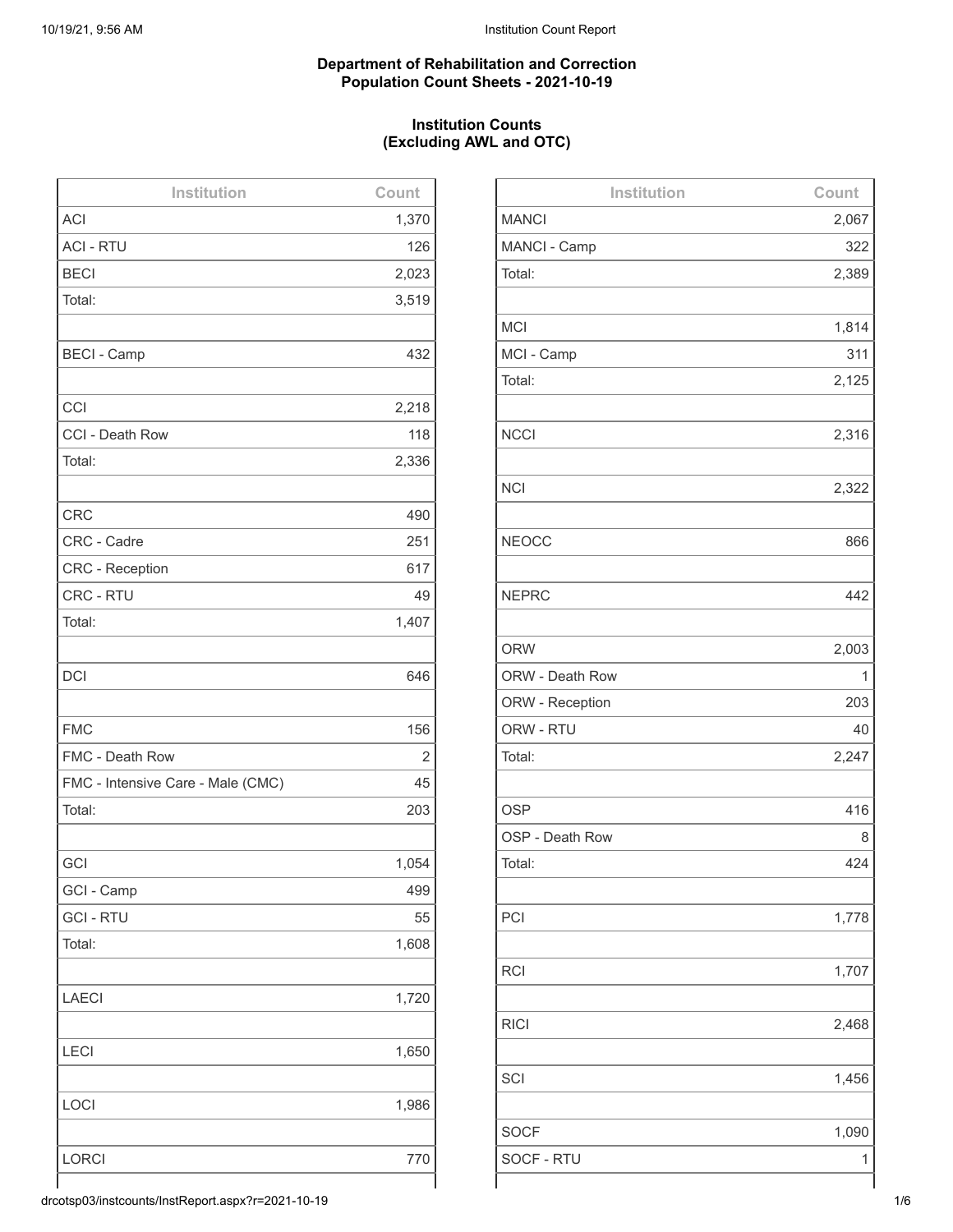| LORCI - Cadre            | 188   |
|--------------------------|-------|
| <b>LORCI - Reception</b> | 33    |
| Total:                   | 991   |
|                          |       |
| <b>MACI</b>              | 645   |
| MACI - Minimum           | 1,265 |
| Total:                   | 1.910 |

### 10/19/21, 9:56 AM Institution Count Report

|                  | <b>Total Population:</b> | 43,089 |
|------------------|--------------------------|--------|
|                  |                          |        |
| Total:           |                          | 973    |
| <b>WCI - RTU</b> |                          | 30     |
| <b>WCI</b>       |                          | 943    |
|                  |                          |        |
| Total:           |                          | 724    |
| <b>TOCI - PC</b> |                          | 117    |
| <b>TOCI</b>      |                          | 607    |
|                  |                          |        |
| Total:           |                          | 1,353  |
| TCI - Camp       |                          | 347    |
| <b>TCI</b>       |                          | 1,006  |
|                  |                          |        |
| Total:           |                          | 1,091  |

\* The Total Population includes 30 Offenders with Reason Codes 30 & 31. \*\* The Total Population includes 29 Offenders with Reason Code 0A.

## **Male Population by Security Level (Include AWL and Exclude OTC)**

| <b>Security Level</b>  |                   | <b>Body</b> | <b>AWL</b>   | $(-OTC)$ | Total  |
|------------------------|-------------------|-------------|--------------|----------|--------|
| <b>Total Level E</b>   |                   | 997         | 6            | 6        | 997    |
| Total Level 4          |                   | 1,117       | 12           | 8        | 1,121  |
| Total Level 3          |                   | 8,810       | 108          | 97       | 8,821  |
| <b>Total Level 2</b>   |                   | 15,151      | 163          | 124      | 15,190 |
| <b>Total Level 1</b>   |                   | 13,482      | 131          | 86       | 13,527 |
| <b>Total Death Row</b> |                   | 131         | $\mathbf{0}$ | $\Omega$ | 131    |
|                        | <b>Total Male</b> | 39,688      | 420          | 321      | 39,787 |

## **Female Population by Institution (Include AWL and Exclude OTC)**

|                 | <b>Total Female</b> | 3,339       | 41             | 28       | 3,352 |
|-----------------|---------------------|-------------|----------------|----------|-------|
| ORW - RTU       |                     | 40          | $\Omega$       | 0        | 40    |
| ORW - Reception |                     | 203         | $\overline{4}$ | 4        | 203   |
| ORW - Death Row |                     |             | $\Omega$       | 0        |       |
| <b>ORW</b>      |                     | 2,003       | 29             | 18       | 2,014 |
| <b>NEPRC</b>    |                     | 442         | 3              |          | 444   |
| <b>FMC</b>      |                     | 5           | $\Omega$       | 0        | 5     |
| <b>DCI</b>      |                     | 645         | 5              | 5        | 645   |
| Institution     |                     | <b>Body</b> | <b>AWL</b>     | $(-OTC)$ | Total |

**Total Population: 43,027 461 349 43,139**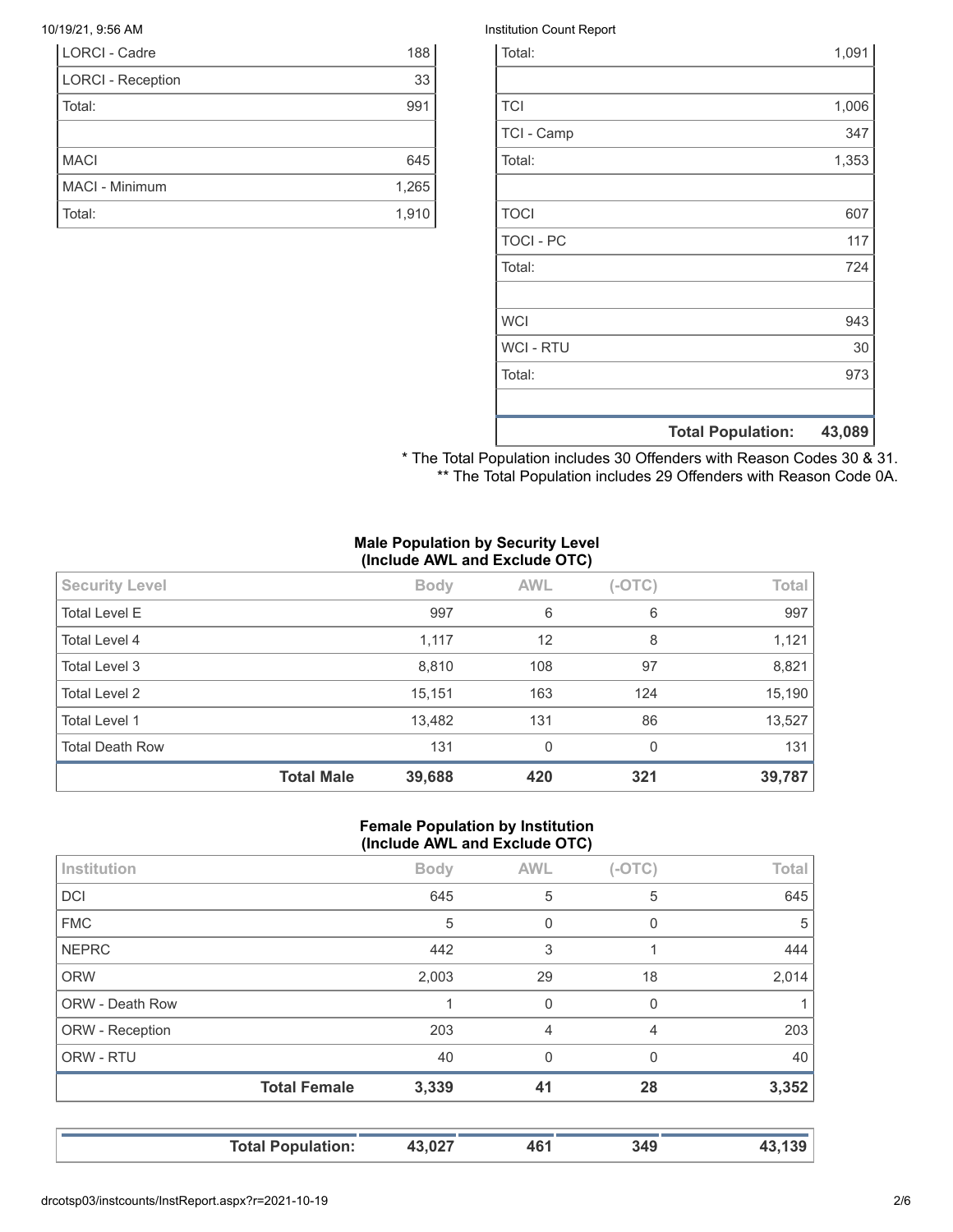| Male Population by Institution: Security Level 5 and E |  |
|--------------------------------------------------------|--|
| (Include AWL and Exclude OTC)                          |  |

| Institution                |                      | <b>Body</b>               | <b>AWL</b>          | $(-OTC)$            | Total          |
|----------------------------|----------------------|---------------------------|---------------------|---------------------|----------------|
| $\boldsymbol{\mathsf{AC}}$ |                      | 1                         | $\mathbf 0$         | $\mathsf 0$         | 1              |
| CRC                        |                      | $\sqrt{2}$                | $\mathsf 0$         | $\mathbf 0$         | $\sqrt{2}$     |
| CRC - Reception            |                      | 1                         | $\,0\,$             | $\mathsf{O}\xspace$ |                |
| CRC - RTU                  |                      | $\overline{4}$            | $\mathbf 0$         | $\mathbf 0$         | 4              |
| ${\sf FMC}$                |                      | $\overline{2}$            | $\mathsf 0$         | $\mathbf 0$         | $\sqrt{2}$     |
| LECI                       |                      | 8                         | $\,0\,$             | $\mathsf{O}\xspace$ | $\,8\,$        |
| <b>MACI</b>                |                      | 12                        | $\mathsf{O}\xspace$ | $\mathbf 0$         | 12             |
| <b>MANCI</b>               |                      | $\mathbf 5$               | $\mathsf 0$         | $\mathsf 0$         | $\mathbf 5$    |
| <b>MCI</b>                 |                      | $\ensuremath{\mathsf{3}}$ | $\,0\,$             | $\mathsf{O}\xspace$ | $\mathfrak{S}$ |
| <b>NEOCC</b>               |                      | $\overline{4}$            | $\mathbf 0$         | $\mathbf 0$         | $\overline{4}$ |
| OSP                        |                      | 292                       | 1                   | $\mathbf{1}$        | 292            |
| RCI                        |                      | 1                         | $\mathsf{O}\xspace$ | $\mathbf 0$         |                |
| SOCF                       |                      | 509                       | $\overline{5}$      | 5                   | 509            |
| TCI                        |                      | 8                         | $\mathsf 0$         | $\mathsf 0$         | $\,8\,$        |
| <b>TOCI</b>                |                      | 131                       | $\,0\,$             | $\mathsf{O}\xspace$ | 131            |
| TOCI - PC                  |                      | 1                         | $\mathbf 0$         | $\mathbf 0$         | 1              |
| WCI                        |                      | $\,6\,$                   | $\mathsf 0$         | $\mathbf 0$         | $\,6\,$        |
| WCI - RTU                  |                      | $\overline{7}$            | $\mathsf 0$         | $\mathsf{O}\xspace$ | 7              |
|                            | <b>Total Level 5</b> | 997                       | $\bf 6$             | $\bf 6$             | 997            |

## **Male Population by Institution: Security Level 4 (Include AWL and Exclude OTC)**

| Institution                       | ,<br><b>Body</b> | <b>AWL</b>  | $(-OTC)$       | Total          |
|-----------------------------------|------------------|-------------|----------------|----------------|
| <b>ACI</b>                        | 4                |             |                |                |
| <b>CRC</b>                        | $\overline{2}$   | $\mathbf 0$ | 0              | 2              |
| CRC - RTU                         | 11               | 0           | 0              | 11             |
| FMC - Intensive Care - Male (CMC) | 1                | $\mathbf 0$ | $\Omega$       |                |
| <b>LORCI</b>                      | 2                |             |                | $\overline{2}$ |
| <b>MACI</b>                       | 13               | $\Omega$    | $\Omega$       | 13             |
| <b>OSP</b>                        | 101              | $\mathbf 0$ | $\Omega$       | 101            |
| <b>SOCF</b>                       | 522              | 5           | 4              | 523            |
| SOCF - RTU                        | 1                | $\mathbf 0$ | $\Omega$       |                |
| <b>TOCI</b>                       | 439              | 5           | $\overline{2}$ | 442            |
| TOCI - PC                         | 12               | $\mathbf 0$ | $\Omega$       | 12             |
| WCI - RTU                         | 9                | $\Omega$    | 0              | 9              |
| <b>Total Level 4</b>              | 1,117            | 12          | 8              | 1,121          |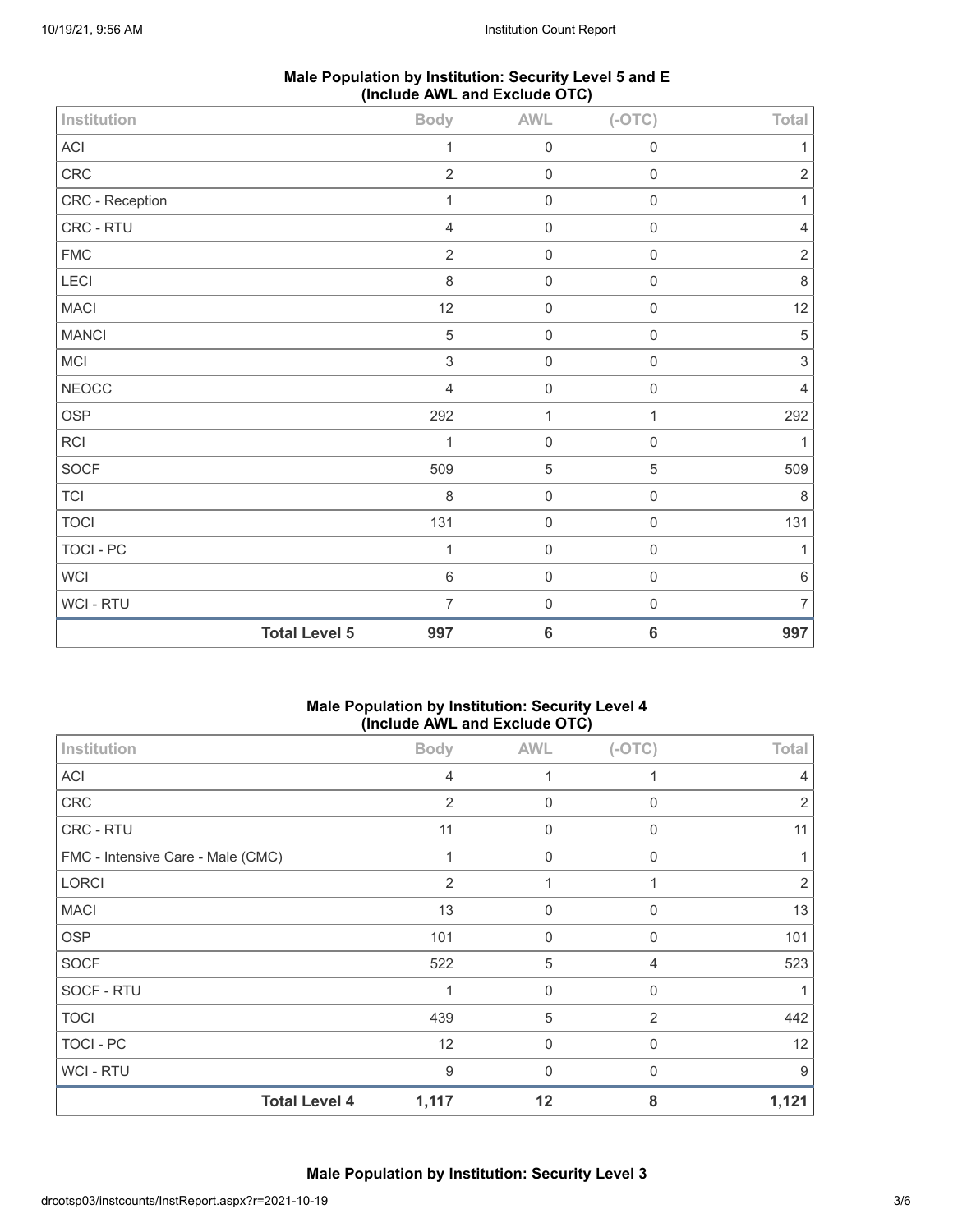10/19/21, 9:56 AM Institution Count Report

|                                   | (Include AWL and Exclude OTC) |                     |                     |                  |
|-----------------------------------|-------------------------------|---------------------|---------------------|------------------|
| Institution                       | <b>Body</b>                   | <b>AWL</b>          | $(-OTC)$            | Total            |
| ACI                               | 19                            | $\mathsf{O}\xspace$ | $\mathbf 0$         | 19               |
| <b>ACI - RTU</b>                  | $\mathbf{1}$                  | $\mathsf{O}\xspace$ | $\mathbf 0$         | $\mathbf{1}$     |
| <b>BECI</b>                       | $\,8\,$                       | $\overline{2}$      | $\overline{2}$      | $\,8\,$          |
| CCI                               | 11                            | $\mathsf{O}\xspace$ | $\mathsf{O}\xspace$ | 11               |
| CRC                               | 306                           | 14                  | 12                  | 308              |
| CRC - Cadre                       | $\,6\,$                       | $\mathbf 0$         | $\mathsf{O}\xspace$ | $6\,$            |
| CRC - Reception                   | 437                           | $\,6\,$             | $\sqrt{5}$          | 438              |
| CRC - RTU                         | 33                            | $\mathsf{O}\xspace$ | $\mathsf{O}\xspace$ | 33               |
| <b>FMC</b>                        | $\sqrt{5}$                    | $\mathsf{O}\xspace$ | $\mathsf{O}\xspace$ | $\mathbf 5$      |
| FMC - Intensive Care - Male (CMC) | $\overline{2}$                | $\mathsf{O}\xspace$ | $\mathsf{O}\xspace$ | $\sqrt{2}$       |
| GCI                               | $\overline{2}$                | $\mathsf{O}\xspace$ | $\mathsf{O}\xspace$ | $\sqrt{2}$       |
| <b>GCI-RTU</b>                    | $\mathbf{1}$                  | $\mathsf{O}\xspace$ | $\mathsf{O}\xspace$ | $\mathbf{1}$     |
| LAECI                             | $\,6\,$                       | $\mathsf{O}\xspace$ | $\mathsf{O}\xspace$ | $\,6\,$          |
| LECI                              | 1,308                         | $10$                | $\,8\,$             | 1,310            |
| LOCI                              | $\mathbf{1}$                  | $\mathsf{O}\xspace$ | $\mathbf 0$         | $\mathbf{1}$     |
| LORCI                             | 377                           | 29                  | 29                  | 377              |
| LORCI - Cadre                     | 84                            | $\mathbf 0$         | $\mathbf 0$         | 84               |
| <b>LORCI - Reception</b>          | 24                            | $\mathbf 5$         | $\sqrt{5}$          | 24               |
| <b>MACI</b>                       | 550                           | $\overline{2}$      | $\overline{2}$      | 550              |
| <b>MANCI</b>                      | 1,765                         | 15                  | 14                  | 1,766            |
| <b>MCI</b>                        | $\boldsymbol{9}$              | $\mathsf{O}\xspace$ | $\mathbf 0$         | $\boldsymbol{9}$ |
| <b>NCCI</b>                       | $\boldsymbol{9}$              | $\mathbf 0$         | $\mathsf{O}\xspace$ | $\boldsymbol{9}$ |
| <b>NCI</b>                        | 13                            | $\mathsf 0$         | $\mathbf 0$         | 13               |
| <b>NEOCC</b>                      | 548                           | 12                  | $10$                | 550              |
| <b>OSP</b>                        | $\,$ 5 $\,$                   | $\mathsf{O}\xspace$ | $\mathsf 0$         | $\,$ 5 $\,$      |
| PCI                               | 30                            | $\mathbf{1}$        | $\mathbf{1}$        | 30               |
| <b>RCI</b>                        | 1,479                         | $\overline{4}$      | $\sqrt{4}$          | 1,479            |
| <b>RICI</b>                       | $\overline{4}$                | $\mathsf 0$         | $\mathsf{O}\xspace$ | $\overline{4}$   |
| SCI                               | $\,8\,$                       | $\,0\,$             | $\mathsf{O}\xspace$ | $\,8\,$          |
| <b>SOCF</b>                       | 59                            | $\mathbf{1}$        | $\mathsf{O}\xspace$ | 60               |
| <b>TCI</b>                        | 847                           | $\sqrt{2}$          | $\overline{2}$      | 847              |
| TCI - Camp                        | $\mathbf{1}$                  | $\,0\,$             | $\,0\,$             | $\mathbf{1}$     |
| <b>TOCI</b>                       | 21                            | $\mathbf{1}$        | $\mathbf{1}$        | 21               |
| <b>TOCI - PC</b>                  | 54                            | $\mathsf 0$         | $\mathsf 0$         | 54               |
| <b>WCI</b>                        | 766                           | $\overline{4}$      | $\overline{2}$      | 768              |
| <b>WCI - RTU</b>                  | 11                            | $\,0\,$             | $\mathsf 0$         | 11               |
| <b>Total Level 3</b>              | 8,810                         | 108                 | 97                  | 8,821            |

**Male Population by Institution: Security Level 2 (Include AWL and Exclude OTC)**

Г

 $\mathsf{l}$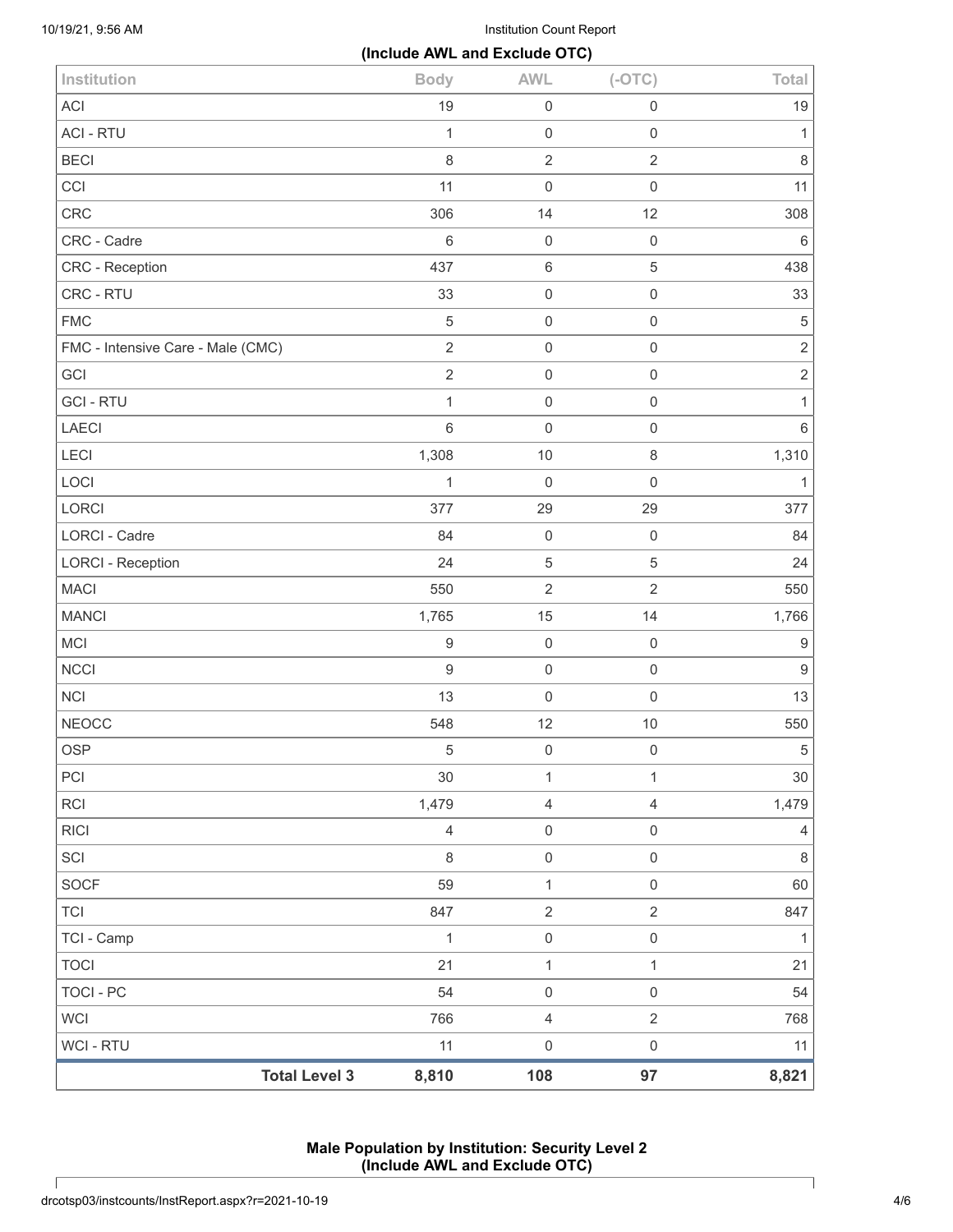| <b>Total Level 2</b>              | 15,151                    | 163                                    | 124                   | 15,190                    |
|-----------------------------------|---------------------------|----------------------------------------|-----------------------|---------------------------|
| WCI                               | 107                       | $\mathbf{1}$                           | $\mathsf 0$           | 108                       |
| <b>TOCI - PC</b>                  | 50                        | $\mathsf{O}\xspace$                    | $\,0\,$               | 50                        |
| <b>TOCI</b>                       | 16                        | $\mathsf 0$                            | $\mathsf 0$           | 16                        |
| TCI - Camp                        | $\ensuremath{\mathsf{3}}$ | $\mathsf{O}\xspace$                    | $\mathsf{O}\xspace$   | $\ensuremath{\mathsf{3}}$ |
| <b>TCI</b>                        | 120                       | $\overline{2}$                         | $\mathbf{1}$          | 121                       |
| SCI                               | 920                       | $\boldsymbol{9}$                       | $\overline{4}$        | 925                       |
| <b>RICI</b>                       | 1,376                     | 18                                     | 14                    | 1,380                     |
| RCI                               | 226                       | $\overline{2}$                         | $\mathbf{1}$          | 227                       |
| PCI                               | 941                       | $10$                                   | 5                     | 946                       |
| <b>NEOCC</b>                      | 314                       | $\,6\,$                                | $\,6\,$               | 314                       |
| <b>NCI</b>                        | 1,313                     | $\overline{7}$                         | $\overline{7}$        | 1,313                     |
| NCCI                              | 870                       | 11                                     | $10$                  | 871                       |
| <b>MCI</b>                        | 1,222                     | $\boldsymbol{9}$                       | $\boldsymbol{7}$      | 1,224                     |
| <b>MANCI</b>                      | 266                       | 1                                      | 1                     | 266                       |
| <b>MACI</b>                       | 70                        | 0                                      | $\mathsf{O}\xspace$   | 70                        |
| <b>LORCI - Reception</b>          | 3                         | 0                                      | $\mathsf{O}\xspace$   | $\sqrt{3}$                |
| LORCI - Cadre                     | 52                        | $\mathsf{O}\xspace$                    | $\mathsf{O}\xspace$   | 52                        |
| <b>LORCI</b>                      | 143                       | 17                                     | 17                    | 143                       |
| LOCI                              | 982                       | 8                                      | 5                     | 985                       |
| LECI                              | 334                       | 1                                      | $\boldsymbol{0}$      | 335                       |
| <b>LAECI</b>                      | 989                       | 20                                     | 19                    | 990                       |
| <b>GCI-RTU</b>                    | 45                        | 0                                      | $\boldsymbol{0}$      | 45                        |
| GCI - Camp                        | $\mathbf{1}$              | 0                                      | $\mathsf{O}\xspace$   | $\mathbf{1}$              |
| GCI                               | 541                       | 4                                      | $\overline{2}$        | 543                       |
| FMC - Intensive Care - Male (CMC) | 12                        | 0                                      | $\mathsf{O}\xspace$   | 12                        |
| <b>FMC</b>                        | 15                        | 3                                      | $\mathsf{O}\xspace$   | 18                        |
| <b>DCI</b>                        | $\mathbf{1}$              | 0                                      | $\mathsf{O}\xspace$   | $\mathbf{1}$              |
| CRC - Youth                       | $\mathsf{O}\xspace$       | $\overline{2}$                         | $\overline{2}$        | $\mathbf 0$               |
| CRC - RTU                         | 1                         | 0                                      | $\mathsf{O}\xspace$   | 1                         |
| CRC - Reception                   | 104                       | 3                                      | $\overline{2}$        | 105                       |
| CRC - Cadre                       | 215                       | 0                                      | $\mathsf{O}\xspace$   | 215                       |
| <b>CRC</b>                        | 72                        | 5                                      | 5                     | 72                        |
| CCI                               | 1,659                     | 13                                     | $\,8\,$               | 1,664                     |
| <b>BECI</b>                       | 1,298                     | 0<br>$\mathsf g$                       | $\boldsymbol{0}$<br>8 | 1,299                     |
| <b>ACI</b><br><b>ACI - RTU</b>    | 771<br>99                 | $\overline{2}$                         | 0                     | 773<br>99                 |
|                                   | <b>Body</b>               |                                        | $(-OTC)$              | Total                     |
| 10/19/21, 9:56 AM<br>Institution  |                           | Institution Count Report<br><b>AWL</b> |                       |                           |

# **Male Population by Institution: Security Level 1 (Include AWL and Exclude OTC)**

| Institution | Bodv | <b>AWL</b> | $L$ $\cap$ T $C$<br>$\sim$ | Total |
|-------------|------|------------|----------------------------|-------|
|             |      |            |                            |       |